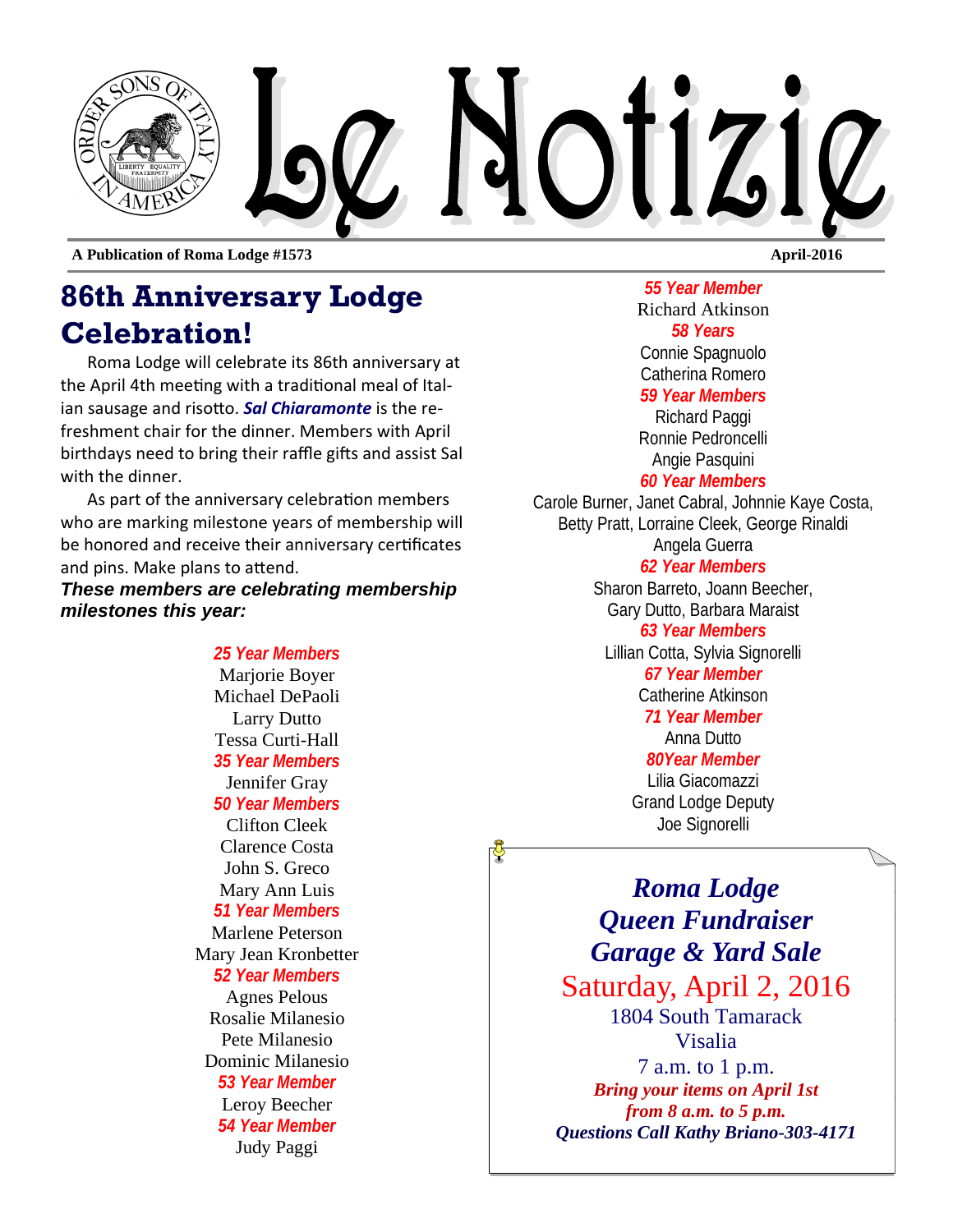# *It's all a part of life!* Heralds Message

oma Lodge will celebrate its 86<br>
anniversary at the April meeting<br>
Each member will also observe anniversary at the April meeting. Each member will also observe their own personal milestone of another year of lodge membership. Personally, I will reach my 25th year of membership. Wow! Like most of us I wonder where those 25 years have gone. We have 304 members in the lodge with nearly half (47%) of our members having been in the lodge for 25 or more years. 18% have been members 50 or more years and we have two members, *Lilia Giacomazzi and Joe Signorelli* with 80 years of membership. **Pretty remarkable!** 

With each anniversary brings about remembrances of a lot of milestones we go through in life as time moves forward. Each of us can recall dates in which are families have celebrated births, graduations, weddings, award banquets, trips or deaths of love ones that occur during our daily lives. **It's all a part of life!** 

In the past week we saw the passing of

*Domenic Milanesio* who died at the age of 88. Domenic farmed in the Strathmore area and was a 52 year member of Roma Lodge. He moved to the area from La Puente, California in 1956. Along with wife Angie they were regulars at lodge meetings



and activities and supported the lodge in a variety of ways. They just celebrated their 65th wedding anniversary. Domenic will continue his support of the lodge by asking those who would like to contribute to the lodge in his name do so through the scholarship program. Farewell Brother Domenic.

#### **Tapestry Award**

*Lilia Giacomazzi* is celebrating her 80th year membership of the Roma Lodge. Lilia will celebrate her 103rd birthday in July and is still very active in lodge activities. She serves as the State Deputy for Roma Lodge and transferred her membership to the Hanford Lodge



when she married her late husband Fred Giacomazzi. Lilia was honored with the Tapestry Award for her contributions to agriculture by Fresno State University.

#### **Volunteer**

*Joann Beecher* was recognized for over 40 years of volunteerism at Mulcahy School by principal Tracey Jenkins at a recent award ceremony. Joann has volunteered far a wide variety of activities and has generously given of her time in and out of the classroom.

#### **DHIA Honoree**

*Ben Curti* was honored by the Tulare Dairy Herd Improvement Association at their annual awards banquet. They dedicated their annual publication to Ben for his outstanding contributions to the dairy industry on the local, state, national and international level.

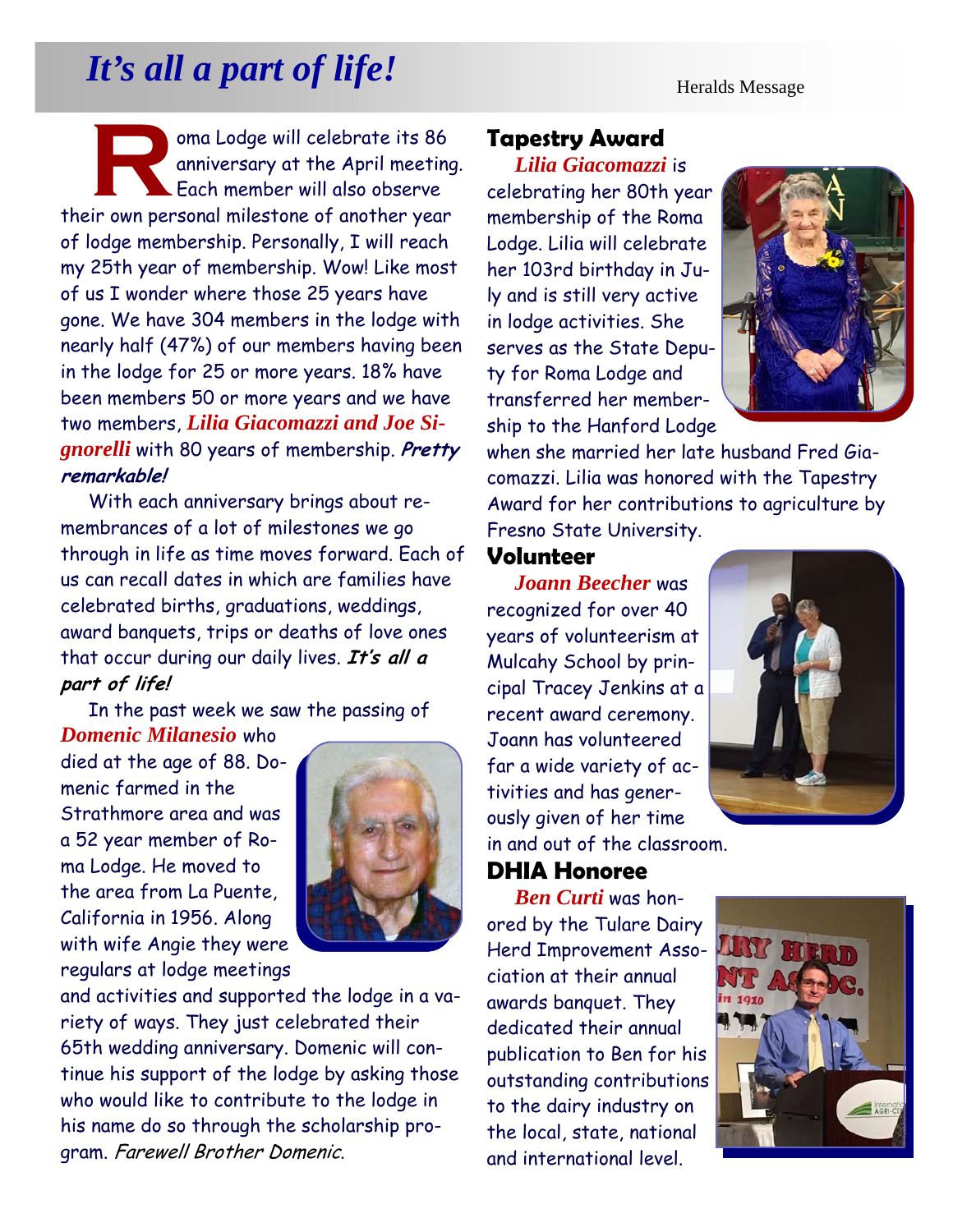# **81st Ravioli Dinner Set**

**I** t is time once again for the annual ravioli dinner to be held on *Saturday, May 7th at the TDES Hall in Tulare.* The lodge

will be serving from 5:30 to 8:00 p.m. with Italian music for dancing from 6 p.m. to 8:30 p.m. The menu will consist of ravioli, spaghetti, string beans, chicken, salad and dessert.



Ticket chair *Cathy Mederos* has tickets. If you would like to purchase or sell them she will have them at the April meeting. The ticket cost is \$25 and take outs are available. This is a major fundraiser for Roma Lodge and everyone will need to help sell tickets and be at the event.

All lodge members are encouraged to help. We need junior members to help serve and a lot of folks to help prepare and work on the serving lines. Those who plan to help need to be there by 4:30 p.m. At the May meeting there will be signups for different job duties. The dinner continues to be one of the best dining values around at only \$25 whether you utilize take outs or participate in the dining room. *A Great Meal at a Great Price!*

## **Trip Invitation**

Roma Lodge members have been invited by the Visalia and Hanford Lodges to attend a trip to *Universal Studios.* The trip is on Saturday *May 21, 2016*.



We are leaving the Visalia Sons of Italy Lodge at 6:00am. We plan on arriving around 10:00am. Everyone will be on their own at the park from 10:00am until 6:00pm including lunch and dinner. We will leave at 6:00pm to return home and plan to be back in Visalia by 10:00pm. The cost is \$125.00 per person.

This includes the bus, drivers tip, ticket into the

park, and refreshments. All monies need to be paid by May 1st. If you have any questions, contact *Dan Certini* who is handling the reservations. He can be reached at *733-3914* or *certdg@aol.com*. They are also planning a trip to the Reagan Library. Details to follow.

## **Sunshine News!**

Get well wishes goes to *Nick Serafin* who is still recovering in rehab, *Anna Dutto* who underwent recent surgery and *Jordyn Dutto* who had oral surgery.

## **Queen Fundraiser**

Roma Lodge Queen, Gabrielle Benedetti, will be hosting a yard and garage sale at *Larry and Kathy Dutto's home at 1804 South Tamarack in Visalia on Saturday, April 2nd from 7 a.m. to 1 p.m.*  Lodge members who would like to put items into the sale to benefit the queen can do so.



A wide variety of items have already been donated from furniture, clothing, electronics, appliances and other items sure to bring top dollar.

We would ask items be brought to the site on Friday, April 1st. If that day does not work for you then contact Kathy @ 303-4171 and make other arrangements for delivery.

The queen contest is just about over and this will be the final fundraiser for the queen and she certainly needs our lodge's support to finish in the top five in the state.

## **Last Call For Scholarships**

Roma Lodge scholarship applications are due *April 1, 2016*. Late applications will not be accepted. *Contact Frances Della, Scholarship Chair, at 559-308- 6591* if you have questions.



Applications can be found on the Roma Lodge website linked below.

 http://www.romalodge1573.org/#!scholarships/ c1ojo